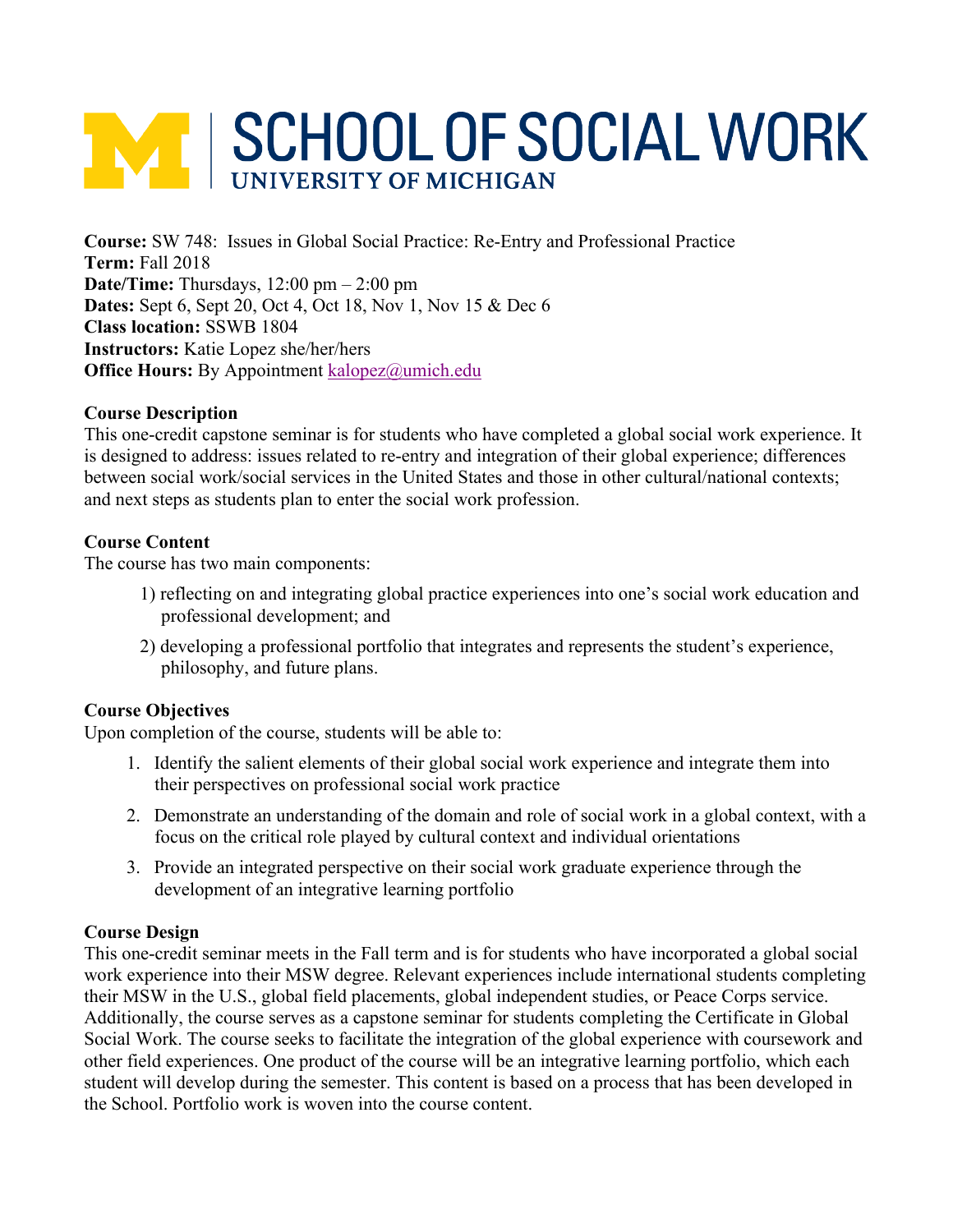There is a Canvas site (SW 748 001 FA 2018) established for this course. Readings, videos, assignment descriptions, and other resources are posted on this site.

## **Theme Relation to Multiculturalism & Diversity**

Issues of multiculturalism and diversity will be fundamental to the cross-national perspectives that are the core of this course. Considering the ways that privilege and oppression will be a lens through which we examine individual and group relations in other counties and how that can inform our understanding of our own as well as other national contexts.

#### **Theme Relation to Social Justice**

Social justice and social change will be considered in a multinational context, including examining international conventions concerning justice and human rights.

#### **Theme Relation to Promotion, Prevention, Treatment & Rehabilitation**

In addressing cross-national comparisons of social work, emphasis will be placed on the extent to which interventions are geared toward promotion, prevention, treatment, and rehabilitation.

### **Theme Relation to Behavioral and Social Science Research**

In the context of global social work, evidence from behavioral and social science will inform comparisons of different approaches.

#### **Relationship to Social Work Ethics and Values**

Ethical issues are of central importance in thinking about global social work. In particular, this seminar will touch on topics such as value/cultural/religious differences, and differential access to resources shall be addressed. Course discussions will reference the Statement of Ethical Principles developed by the International Federation of Social Workers (IFSW) and International Association of Schools of Social Work (IASSW).

#### **Class Attendance & Participation**

As a capstone seminar, it is important that you attend each class session. This class involves a wide range of experiential learning exercises, and therefore, class attendance and participation are critical to achieving the full impact of the course. You are expected to actively participate in class discussions, small group discussions, and various in-class exercises, some of which will require preparing written exercises before a particular session. If you are not able to attend a particular class session, please notify the instructors prior to the class session so that arrangements can be made for material that you missed. Missing more than two class sessions may lower your final grade since your participation as a co-learner is essential to meet the learning goals for this requirement. Please see the Policy on Class Attendance found in the MSW Student Guide

#### **A Note on the Learning Environment**

The class is designed as a co-learning environment. Your contribution as a "teacher and a learner" in the class will enhance the learning for all class members. Quality social workers must be self-aware, selfreflective, and open to exploring our own histories and issues regarding any given concern or population. Be prepared to reflect on and explore your own family history, social systems, experiences, identity, cultural background and assumptions regarding all forms of diversity. There will be a variety of ways that students can do this through critical thinking, assignments and active participation in class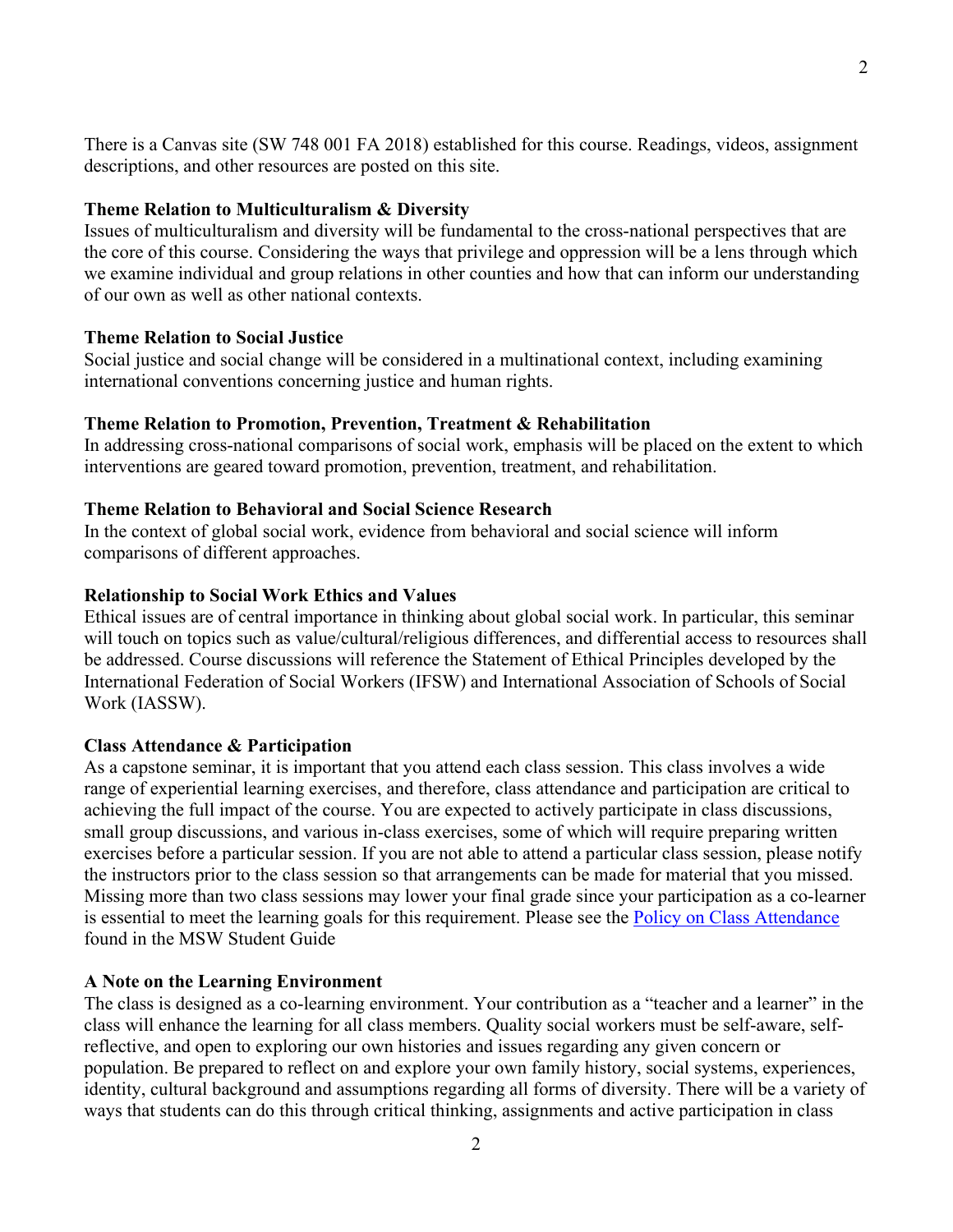discussions and activities. Being honest, sensitive, and respectful to each other in preparation for quality social work practice is one of the learning environment goals. Please share opinions and feedback with others in discussions and exercises, and when you do so, please try to state them in a respectful and constructive manner. Also, prepare yourself to hear varying opinions and feedback non-defensively, and to use those data or challenge them constructively. Please practice tolerance, not expecting yourself or your classmates to be polished in discussions about issues that can be challenging and confusing. We can expect to blunder and make mistakes in the classroom so that we are better prepared when we are in the field; please honor this process.

#### **Assignments**

There are two main assignments for this seminar:

- 1. Global Experience Presentation*-* Each student will give a 10 minute presentation and lead a 10 minute discussion on an aspect of their international experience that connects with the relevant regional section of the *Global Agenda for Social Work and Social Development: Second Report. Promoting the Dignity and Worth of Peoples*. **Presentations will be given during sessions 2-6.** Presentation sign up will occur during the first class session.
- 2. ePortfolio- Throughout the term each student will develop an integrative electronic portfolio using learning modules and in-class activities. This process will require students to prepare and bring in smaller assignments to classes as listed in the session outline below. One such assignment is submitting a **polished copied of a Philosophy Statement on October 11**. Students will then **present their ePortfolio during the December 6 session with portfolios being finalized by December 14.**

#### **Grading**

This seminar will be graded as follows:  $S = S$ atisfactory or  $U = U$ nsatisfactory based on the course assignments and class participation. Throughout the term, the instructors will be giving verbal and/or informal written feedback as appropriate.

Please see the following SSW resources on grading Grades in Academic Courses and in Field Instruction, Student Grievance procedures and Policy for grading in special circumstances.

#### **Incompletes**

Incompletes are given only when it can be demonstrated that it would be unfair to hold the student to the stated time limits of the course. The Student Guide, Vol. 1, Sec. 8.01 states that an I grade is used when illness or other compelling reasons prevent completion of work, and there is a definite plan and date for completion of course work approved by the instructor. The student must formally request an incomplete from the instructor prior to the final week of classes.

#### **Proper Use of Names & Pronouns**

Proper Use of Names & Pronouns: All students will be referred to by the names and pronouns they use (e.g. she, he, they, ze). If you have a name that differs from the one that appears on the roster, please inform the instructor before the second class period so that they can use your correct name and pronouns. Designate your personal pronouns on the class roster via Wolverine Access: Student Business > Campus Personal Information > Gender Identity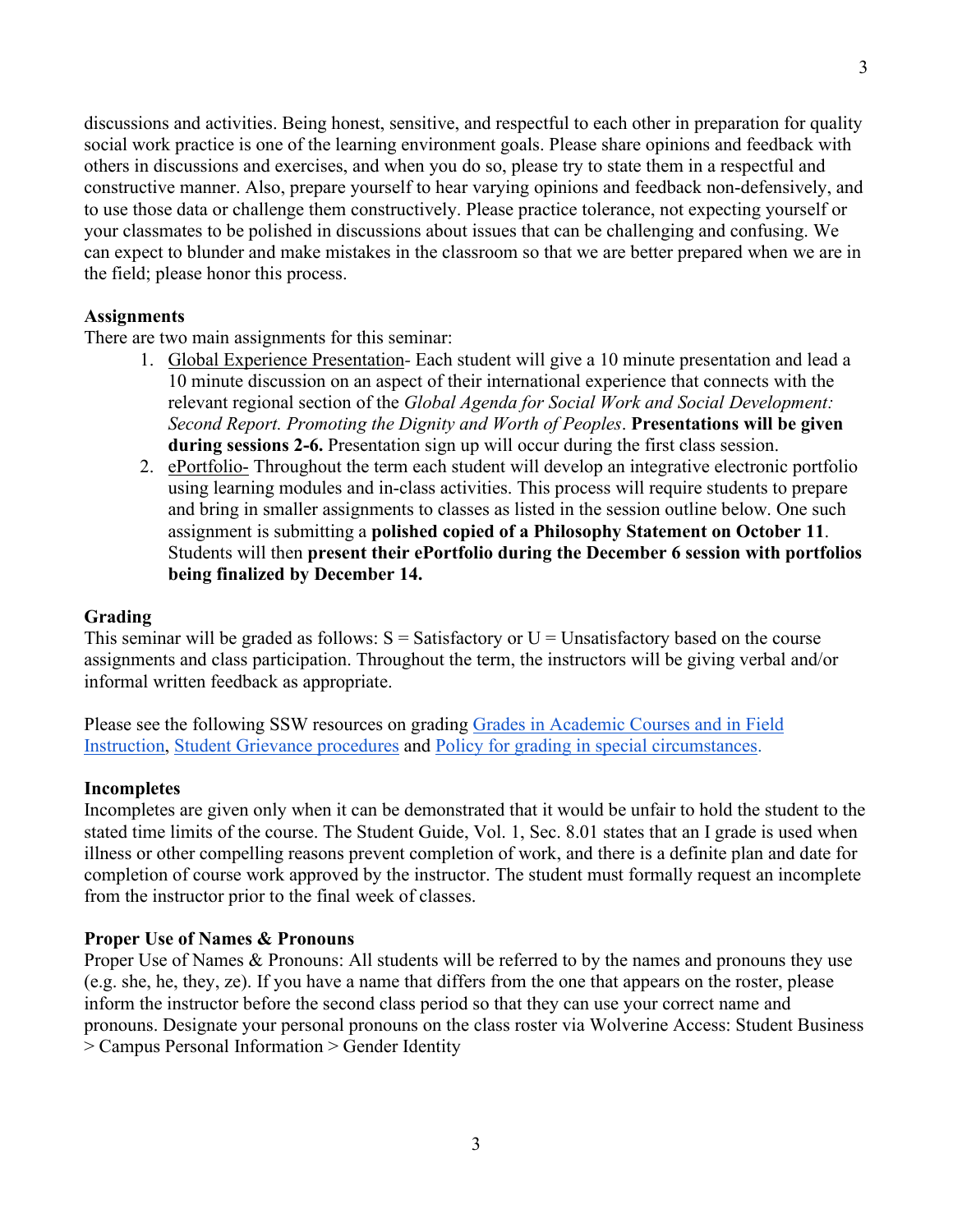#### **Accommodations**

If you need an accommodation for any reason, please let me know at your earliest convenience. Some aspects of this course, the assignments, the in-class activities, and the way the course is usually taught may be modified to facilitate your participation and progress. As soon as you make me aware of your needs, I can work with the Office of Services for Students with Disabilities (SSD) to help us determine appropriate accommodations. Any information you provide is private and confidential and will be treated as such.

For more information and resources, please contact the Services for Students with Disabilities Office at G664 Haven Hall, (734) 763-3000, (734) 615- 4461 (TDD), (734) 619-6661 (VP) or Email ssdoffice@umich.edu.

If you have difficulties participating in discussion for linguistic, cultural or other reasons, let's discuss them individually and explore ways in which you may become a more active participant in class.

#### **Mental Health & Wellbeing**

The University of Michigan is committed to advancing the mental health and wellbeing of all students. If you or someone you know is feeling overwhelmed, depressed, and/or in need of support, services, contact:

• Counseling and Psychological Services (CAPS) at (734) 764-8312 and/or visit:

https://caps.umich.edu (We have an embedded CAPS counselor in the SSW.)

• University Health Service (UHS) at (734) 764-8320 and www.uhs.umich.edu/mentalhealthsvcs

• Other campus health and wellness resources can be found here: https://ssw.umich.edu/studentlife/health-safety

The Office of Student Services' Health and Wellness Program provides supportive services to MSW students which promote wellness, self-care, and maintenance of a healthy academic and mental health balance, as well as to increase disability awareness.

• Please find the SSW Health and Wellness guide:

https://ssw.umich.edu/sites/default/files/documents/msw/health-and-wellness-guide.pdf

• Contact the Health and Wellness Program at: ssw.wellness@umich.edu

#### **Religious Holidays**

Although the University of Michigan, as an institution, does not observe religious holidays, it has long been the University's policy that every reasonable effort should be made to help students avoid negative academic consequences when their religious obligations conflict with academic requirements. Absence from classes or examinations for religious reasons does not relieve students from responsibility for any part of the course work required during the period of absence. Students who expect to miss classes, examinations, or other assignments as a consequence of their religious observance shall be provided with a reasonable alternative opportunity to complete such academic responsibilities. It is the obligation of students to provide faculty with reasonable notice of the dates of religious holidays on which they will be absent.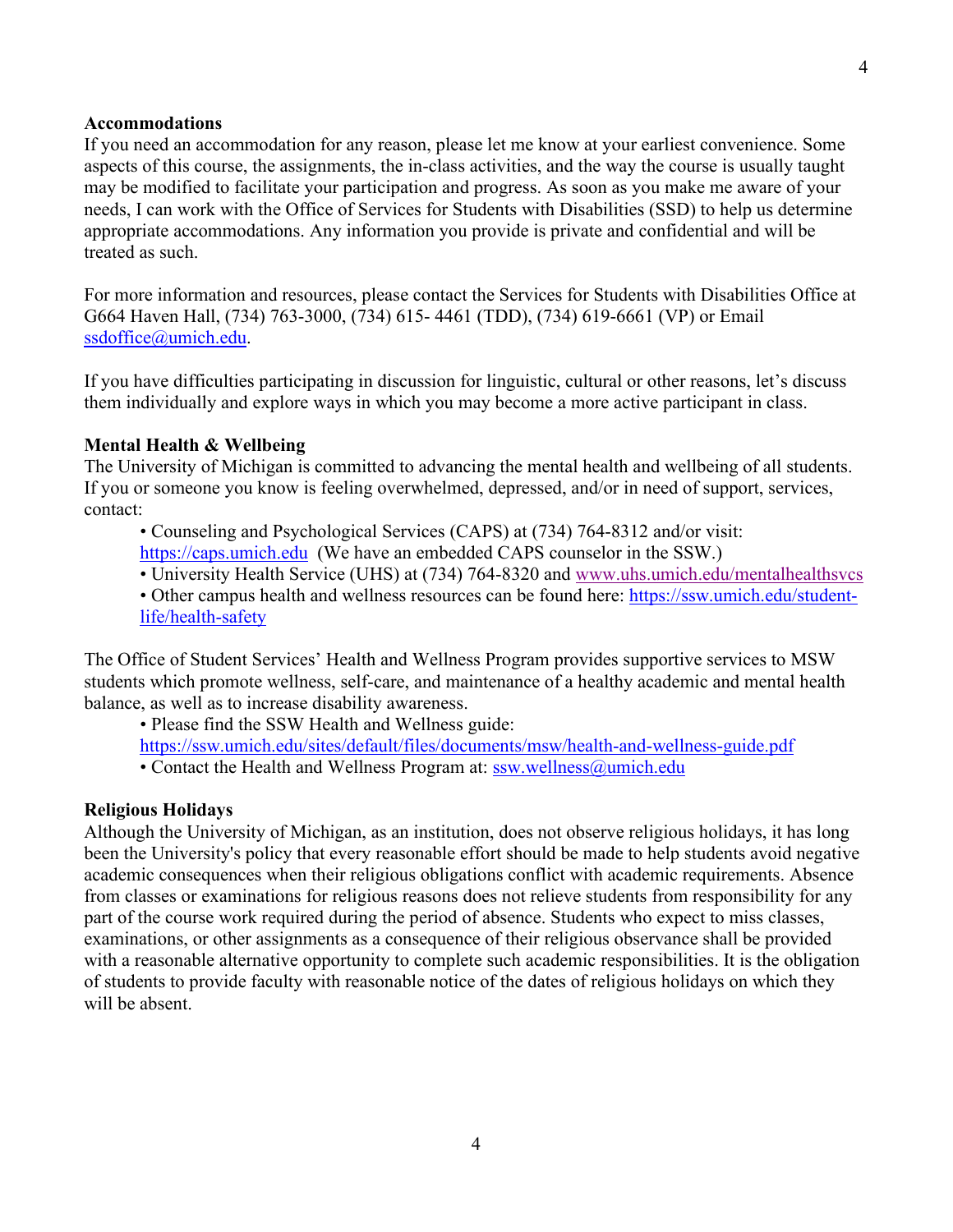#### **Safety & Emergency Preparedness**

In the event of an emergency, dial 9-1-1 from any cell phone or campus phone.

All University of Michigan students, faculty and staff are required to familiarize themselves with emergency procedures and protocols for both inside and outside of the classroom. In the event of possible building closure (i.e. severe weather conditions, public health notices, etc.) you may contact (734)764-SSWB(7793) for up-to-date School closure information.

Be Prepared. Familiarize yourself with the emergency card posted next to the phone in every classroom/meeting room. Review the information on the emergency evacuation sign (located nearest the door) and locate at least (2) emergency exits nearest the classroom.

If you are concerned about your ability to exit the building in the case of an emergency, contact the Office of Student Services and/or email ssw-ADAcompliance@umich.edu. Office of Student Services School of Social Work | Room 1748 734-936-0961

For more information view the annual Campus Safety Statement at  $\frac{http://www.dpss.umich.edu/}{http://www.dpss.umich.edu/}.$ 

Register for UM Emergency Alerts at http://www.dpss.umich.edu/emergency-management/alert/.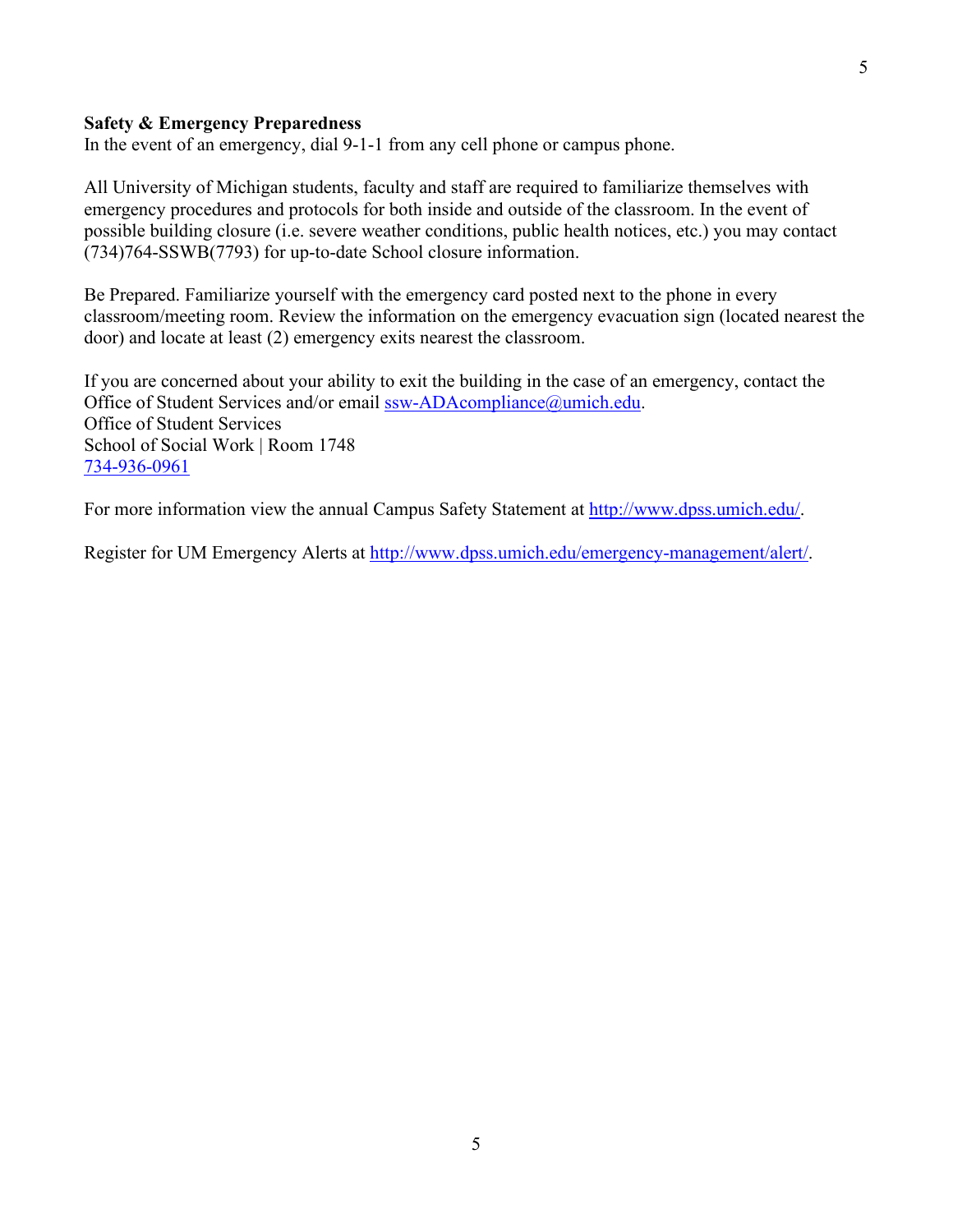6

# **Outline of Sessions**

| Session 1<br>Sept. 6   | <b>Course Introduction</b>                                                                                                                                                                                                                                                                                                                                                                                                                                                                                                                                                                                                                                                |
|------------------------|---------------------------------------------------------------------------------------------------------------------------------------------------------------------------------------------------------------------------------------------------------------------------------------------------------------------------------------------------------------------------------------------------------------------------------------------------------------------------------------------------------------------------------------------------------------------------------------------------------------------------------------------------------------------------|
|                        | Intro to course and syllabus review<br>Develop classroom guidelines<br>Students provide short overview of their experience and share pictures                                                                                                                                                                                                                                                                                                                                                                                                                                                                                                                             |
|                        | <b>Required Reading/Tasks to Prepare for Class Session:</b><br>Chimamanda Ngozi Adichie-The Danger of a Single Story (TED Talks Video)                                                                                                                                                                                                                                                                                                                                                                                                                                                                                                                                    |
| Sessions 2<br>Sept. 20 | <b>Portfolio Introduction</b>                                                                                                                                                                                                                                                                                                                                                                                                                                                                                                                                                                                                                                             |
|                        | <b>Required Reading/Tasks to Prepare for Class Session:</b><br>Review the <i>What is a portfolio</i> module and complete the Inventory of Your<br>Learning Experiences exercise using the provided handout. Bring a hard<br>copy of your inventory to class and be prepared to share with a partner<br>during class.                                                                                                                                                                                                                                                                                                                                                      |
|                        | <b>Group 1 Student Presentations (4)</b>                                                                                                                                                                                                                                                                                                                                                                                                                                                                                                                                                                                                                                  |
| Sessions 3<br>Oct. 4   | <b>Professional Identify &amp; Philosophy Statement</b>                                                                                                                                                                                                                                                                                                                                                                                                                                                                                                                                                                                                                   |
|                        | <b>Required Reading/Tasks to Prepare for Class Session:</b><br>Nicholle Lamartina Palacios. Being a White Latina: A Reflection on Racial<br>$\bullet$<br>and Ethic Identities. HuffPost. December 2014.<br>Review the <i>How do I write my philosophy statement?</i> module. Write a draft<br>$\bullet$<br>philosophy statement and bring a hard copy to class. Next, complete<br><i>Feedback Exercise 1</i> , which requires you to create a Wordle. Email a copy of<br>your Wordle to the instructors.                                                                                                                                                                  |
|                        | <b>Group 2 Student Presentations (3)</b>                                                                                                                                                                                                                                                                                                                                                                                                                                                                                                                                                                                                                                  |
|                        | <b>Assignment:</b><br>Polished Philosophy Statement submitted Oct. 11 by 12 pm through Canvas                                                                                                                                                                                                                                                                                                                                                                                                                                                                                                                                                                             |
| Session 4<br>Oct. 18   | <b>International Intentions &amp; Key Learning Experience Development</b>                                                                                                                                                                                                                                                                                                                                                                                                                                                                                                                                                                                                 |
|                        | <b>Required Reading/Tasks to Prepare for Class Session:</b><br>Illich, Ivan (1968). To Hell with Good Intentions. Speech to the Converence<br>on InterAmerican Student Projects in Cuervavaca, Mexico, April 20, 1968.<br>Mackinnon, J.B. (2009). Poolside in hell: Are first world voluntourists really<br>$\bullet$<br>helping in the Third World? Explore, pp.23-27<br>Review the How do I create "Works?" module. Using a global key learning<br>experience you plan to use in your final portfolio, complete the Key Learning<br><i>Experiences Exercise</i> worksheet. Come to class prepared to share your<br>experience and exercise with a partner during class. |